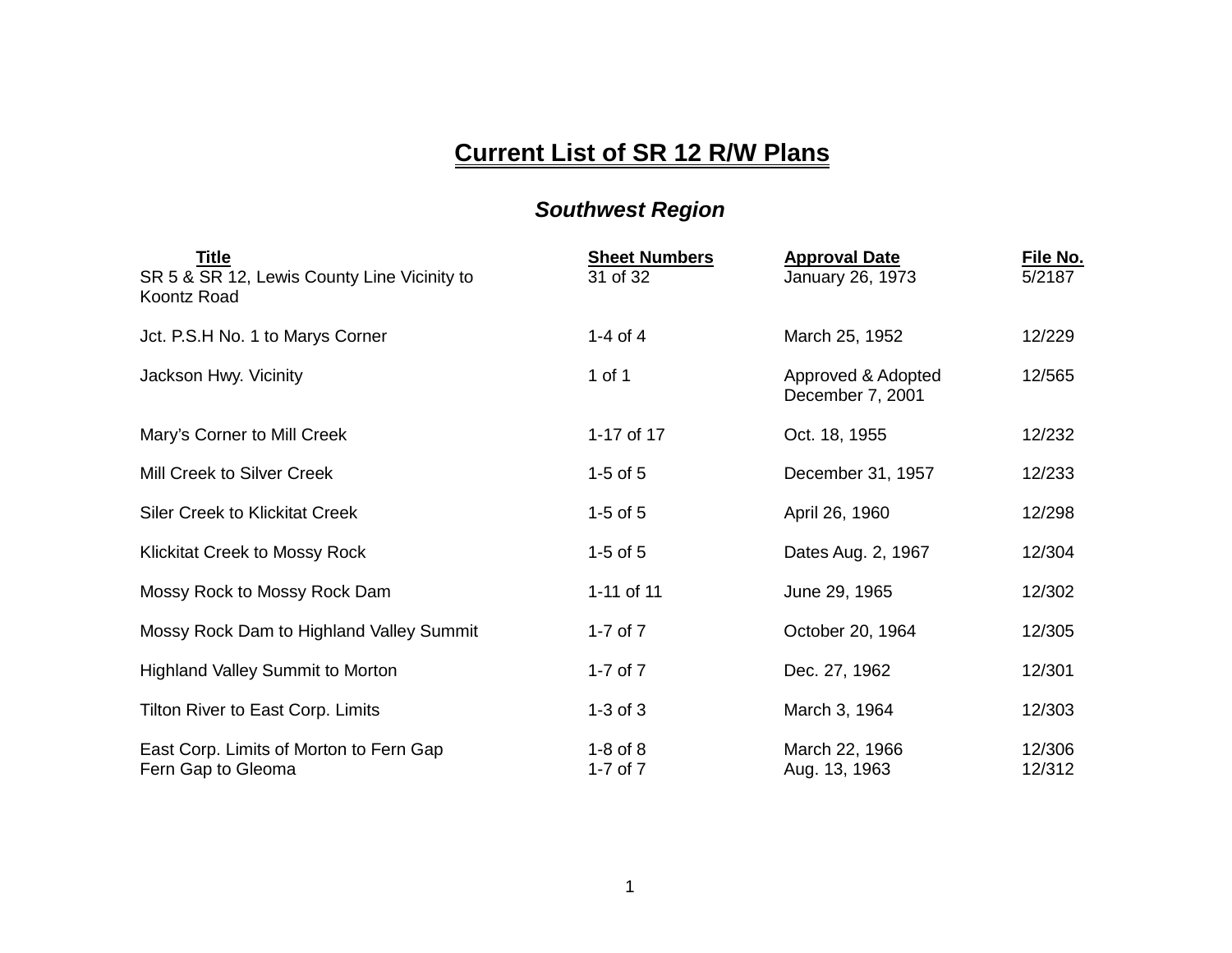| <b>Glenoma to Rainy Creek</b>    | 1-7 of $7$   | March 12, 1957           | 12/242 |
|----------------------------------|--------------|--------------------------|--------|
| Glenoma East                     | 1 & 2 of 5   | Sept. 13, 1922           | 12/39  |
| Rainy Valley School to Randle    | 1 & 2 of 5   | May 4, 1925              | 12/44  |
| Kiona Creek to Randle            | $1-9$ of $9$ | March 4, 1952            | 12/237 |
| Randle to Cora Bridge            | 1-16 of 16   | July 26, 1955            | 12/241 |
| Cora Bridge and Approaches       | $1-3$ of $3$ | June 24, 1947            | 12/202 |
| <b>Burton Creek to Packwood</b>  | 1-4 of 18    | Sept. 9, 1959            | 12/243 |
| Bevin Lake Road to Johnson Creek | $1-5$ of $5$ | Dated September 18, 1969 | 12/349 |
| <b>Burton Creek to Packwood</b>  | 8-18 of 18   | Sept. 9, 1959            | 12/243 |
| <b>Burton Creek to Packwood</b>  | Unnumbered   | Dated Aug. 28, 1961      | 12/308 |
| Packwood to Jct. SR 123          | $1-6$ of $6$ | Dated Aug. 2, 1967       | 12/311 |
| Packwood to Jct. SR 123          | $1-5$ of $5$ | Dated March 21, 1968     | 12/313 |
| Packwood to Jct. SR 123          | $1-3$ of $3$ | Dated January 5, 1970    | 12/348 |
| Jct. SR 123 Vicinity             | 1 & 2 of 2   | April 17, 1992           | 12/534 |
| Ohanapecosh Jct. To White Pass   | 1 & 2 of 6   | Undated                  | 12/247 |
| Bridge 12/287 Vicinity           | 1-4 of 4     | September 16, 1994       | 12/556 |
| Ohanapecosh Jct. To White Pass   | 3-6 of 6     | Undated                  | 12/247 |